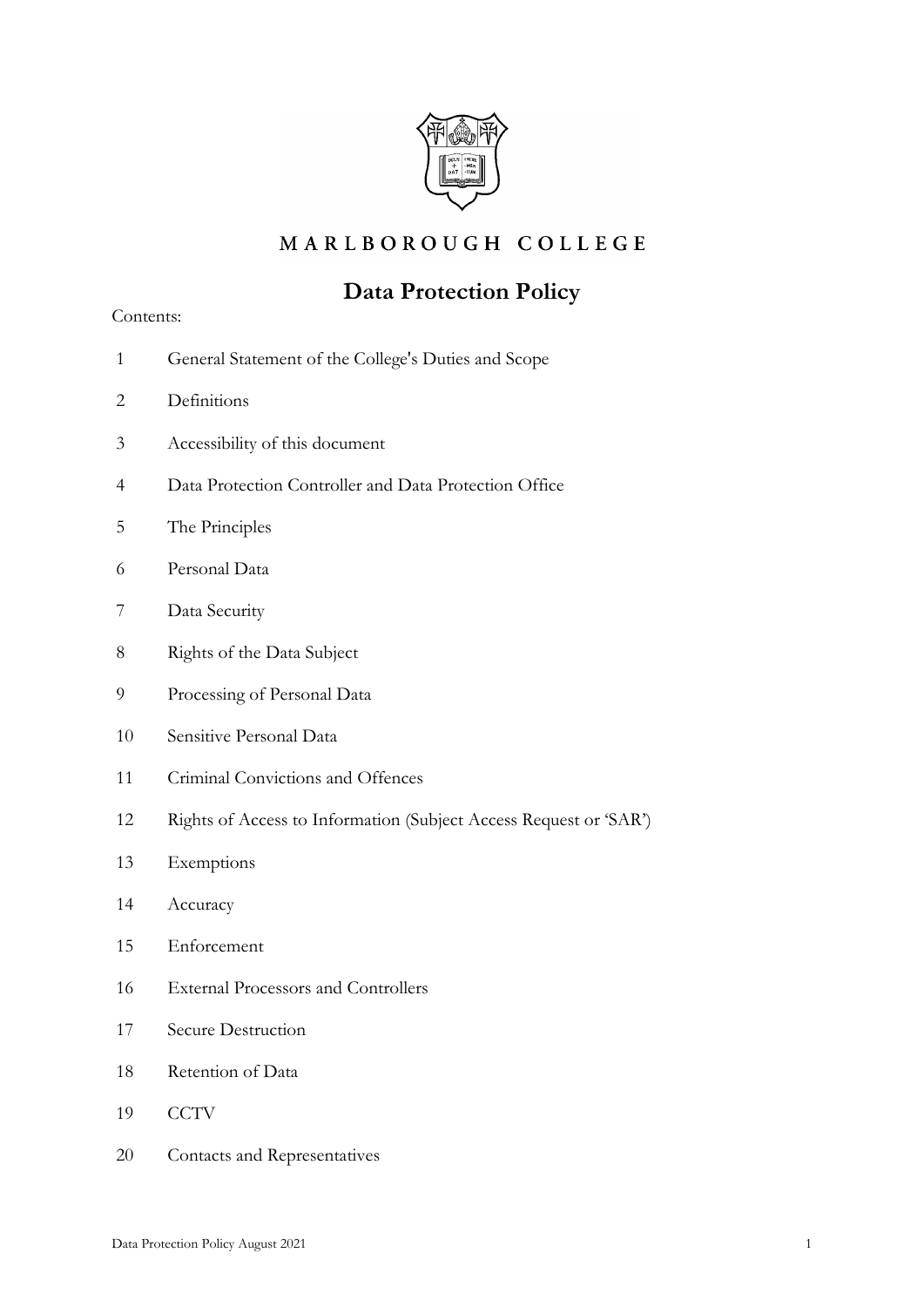# **Data Protection Policy**

Marlborough College (the College) is registered with the Information Commissioner's Office as a Data Controller (Registered No Z5866122).

## **1. General Statement of the College's Duties and Scope**

The College is required to process relevant personal data regarding members of staff, applicants, parents, volunteers, pupils, alumni and families and shall take all reasonable steps to do so in accordance with this policy and applicable legislation. The College does not buy or sell personal data.

## **2. Definitions**

- "The College" is Marlborough College, incorporated by Royal Charter. It includes Marlborough College Enterprise Limited and additionally covers subsidiaries and affiliated bodies including clubs and societies.
- "Pupils" is all persons studying at the College.
- "All Staff" is all staff or employees of the College, including those on temporary or part time contracts and volunteers.
- "GDPR" used in this document and in the College privacy notice can be interpreted as either the (EU) "General Data Protection Regulation 2016/679" (GDPR) or the "Data Protection Act 2018 as amended by the Data Protection, Privacy and Electronic Communications (Amendments etc) (EU Exit) Regulations 2019" (UK GDPR).
- "Consent", in this document refers to the definition of consent in GDPR.
- "Parental consent", includes the consent of a guardian or custodian.
- "Customer", is a legal person acquiring goods or services from Marlborough College Enterprise Limited or subsidiaries and affiliated bodies including events, Summer School, School of English and Culture and retail outlets.
- "Data Subject", is a living natural individual who is the subject of the personal data.

## **3. Accessibility of this document.**

This policy is written using clear and plain language and is considered as age appropriate (Age 13 and above) for the accessibility of all data subjects of the College.

## **4. Data Protection Controller and Data Protection Office**

The College has appointed the Bursar, Mr A G Hart as the Data Protection Controller (DPC) who, with the support of the Data Protection (DP) Office, will endeavour to ensure that all personal data is processed in compliance with this Policy and the Principles of current Data Protection Legislation, currently the Data Protection Act 2018 as amended by the Data Protection, Privacy and Electronic Communications (Amendments etc) (EU Exit) Regulations 2019 (UK GDPR) and (EU) General Data Protection Regulation 2016/679 (GDPR). The Protection of Freedoms Act 2012 is also relevant to parts of this policy. The College DP Office maintains data protection records, processes and procedures. The College has appointed Mr. Mark Armitage as manager of the DP Office.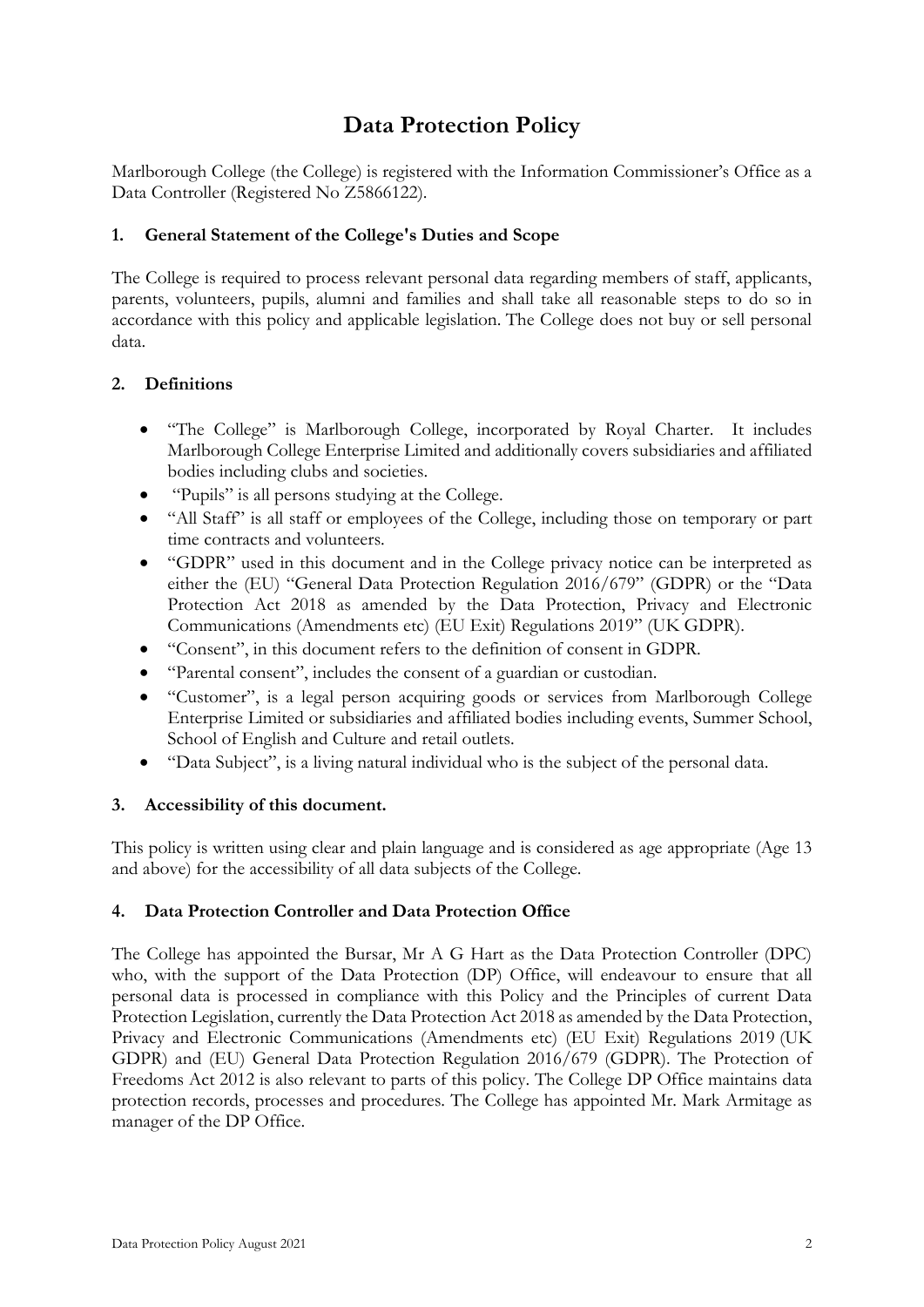The College is exempt from requests made under the Freedom of Information Act 2000.

The College is not required to appoint an EU representative or identify a lead supervisory authority in the EU.

## **5. The Principles**

The College shall comply with the Data Protection principles contained in the legislation to ensure all data is:-

- Fairly and lawfully processed in a transparent manner.
- Processed for a legitimate purpose.
- Adequate, relevant and not excessive.
- Accurate and up to date.
- Not kept for longer than necessary.
- Processed in accordance with the data subject's rights.
- Processed securely.

#### **6. Personal Data**

Personal data covers both facts and opinions about an individual where that data identifies an individual. For example, it includes information necessary for employment such as the member of staff's name and address and details for payment of salary or a pupils' attendance record and exam results. Personal data may also include sensitive personal data as defined in the legislation.

Be aware that anything you write, type, document, email etc. about someone may end up being in scope of a Subject Access Request and may end up being disclosed or in the public domain.

#### **7. Data Security**

The College takes appropriate technical and organisational steps to ensure the security of personal data.

All staff will be made aware of this policy and their duties under the legislation.

The College and therefore all staff and pupils are required to respect the personal data and privacy of others, and must ensure that appropriate protection and security measures are taken against unlawful or unauthorised processing of personal data and against the accidental loss of, or damage, to all personal data. Violations of this policy by staff may be treated as misconduct or gross misconduct.

An appropriate level of data security must be deployed for the type of data and the data processing being performed. In most cases, personal data must be stored in appropriate / approved systems or services and should be encrypted when transported off site. Other personal data however may be appropriate for publication or limited publication within the College, therefore having a lower requirement for data security, for example sports team lists and results, or allergy information.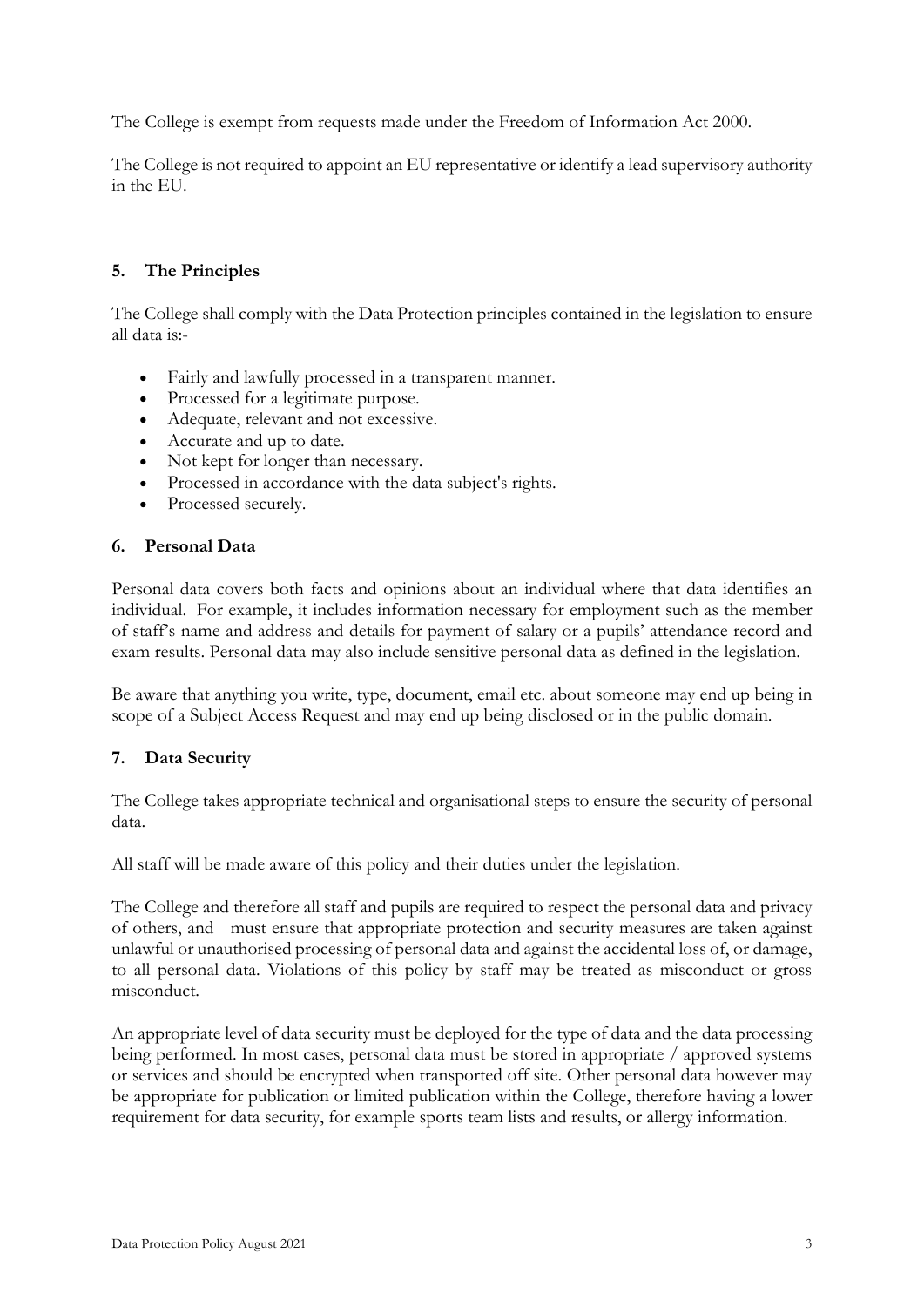Reference should also be made to the *Information, Communication and Technology (ICT) Policy*, which provides more specific information on digital data protection, and best practice guides that are published and updated on Firefly [https://firefly.marlboroughcollege.org/data-protection-gdpr.](https://firefly.marlboroughcollege.org/data-protection-gdpr)

## **8. Rights of the Data Subject**

GDPR expands the rights of the data subject over previous legislation, specifically data subjects have:

- **1.** The right to be informed.
- **2.** The right of access.
- **3.** The right to rectification.
- **4.** The right to erasure.
- **5.** The right to restrict processing.
- **6.** The right to data portability.
- **7.** The right to object.
- **8.** Rights in relation to automated decision making and profiling.

This policy and the published Privacy Notice are part of these rights. If you wish to exercise any of these rights, with the exception of the right to access, please contact the College department processing that information in the first case. Information on the right of access and how to exercise that are specifically detailed in this policy.

Not all rights are applicable to all personal data and may depend on the lawful basis that personal data is being processed under.

## **9. Processing of Personal Data**

The College maintains a Privacy Notice which details personal information processed and the legal basis for processing that data. The current version can be viewed at <http://www.marlboroughcollege.org/privacy>. This notice is updated from time to time as necessary.

The College processes some personal data for purposes considered direct marketing and fundraising.

#### **10. Sensitive Personal Data**

The College may, from time to time, be required to process sensitive personal data. Sensitive personal data includes data relating medical information, gender, religion, race, sexual orientation, trade union membership, biometric and genetic information.

#### **11. Criminal Convictions and Offences.**

The College does not maintain registers of or process data on Criminal Convictions and offences, other than is required for safeguarding purposes. Specifically, Enhanced DBS checks are required for all staff and unsupervised contractors. Where convictions or adverse findings are present that data is used as part of a risk assessment.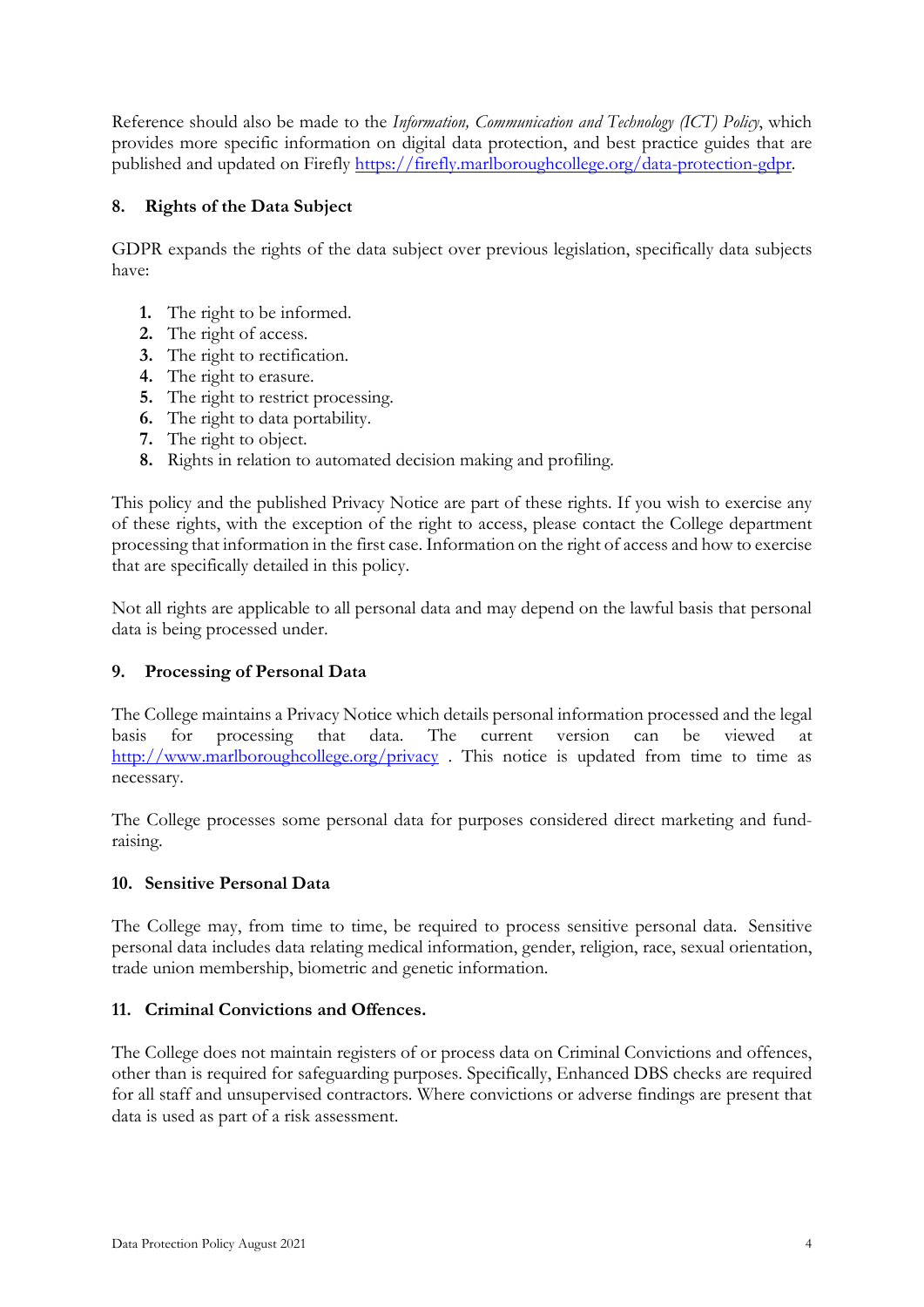### **12. Rights of Access to Information (Subject Access Request or 'SAR')**

Data subjects have the right of access their personal data held by the College, subject to the provisions of current Data Protection legislation. Any data subject wishing to access their personal data should put their request in writing to the DPC or DP Office. The College will endeavour to respond to any such written requests as soon as is reasonably practicable and, in any event, within one month for access to personal data and 21 days to provide a reply to a Subject Access Request. The information will be made available to the data subject as soon as is reasonably possible after it has come to the College's attention and in compliance with the relevant legislation. Relevant proof of identity is required before any information will be made available.

Only the DPC or DP Office may accept or respond to a Subject Access Request. Any other staff receiving such a request MUST immediately pass it to the DPC / DP Office for processing or refer the person making the request to the DPC / DPO.

### **13. Exemptions**

Certain personal data or obligations are exempted from the some of the provisions of the Data Protection legislation which includes matters such as processing for National Security and Public Security, the prevention or detection and prosecution of criminal offences. The above are examples only of some of the some of the exemptions under the legislation. Any further information on exemptions should be sought from the DPC or DP Office.

#### **14. Accuracy**

The College will endeavour to ensure that all personal data held in relation to all data subjects is accurate. Data subjects must notify the College of any changes to information held about them.

#### **15. Enforcement**

If an individual believes that the College has not complied with this policy or acted otherwise than in accordance with data protection legislation, the member of staff should utilise the College grievance procedure and should also notify the DPC or DP Office.

#### **16. External Processors and Controllers**

The College ensures that data processed by external processors, for example, service providers and Cloud services (SAAS) including storage, web sites or web applications etc. are compliant with this policy and the relevant legislation. All external processors and controllers must be listed in the data processing register maintained by the DP Office. No Staff are authorised to purchase or make use of ICT systems or cloud-based services that process personal data without consultation with the DP Office, appropriate data protection processes having been followed, Data Protection Impact Assessment (DPIA's) completed and approvals given by the DPC and compliant contracts being in place. If you are not sure, you are responsible to initiate a compliance discussion with the DP Office/DPC.

## **17. Secure Destruction**

When personal data processed in accordance with this policy is destroyed, it must be destroyed securely in accordance with best practice at the time of destruction.